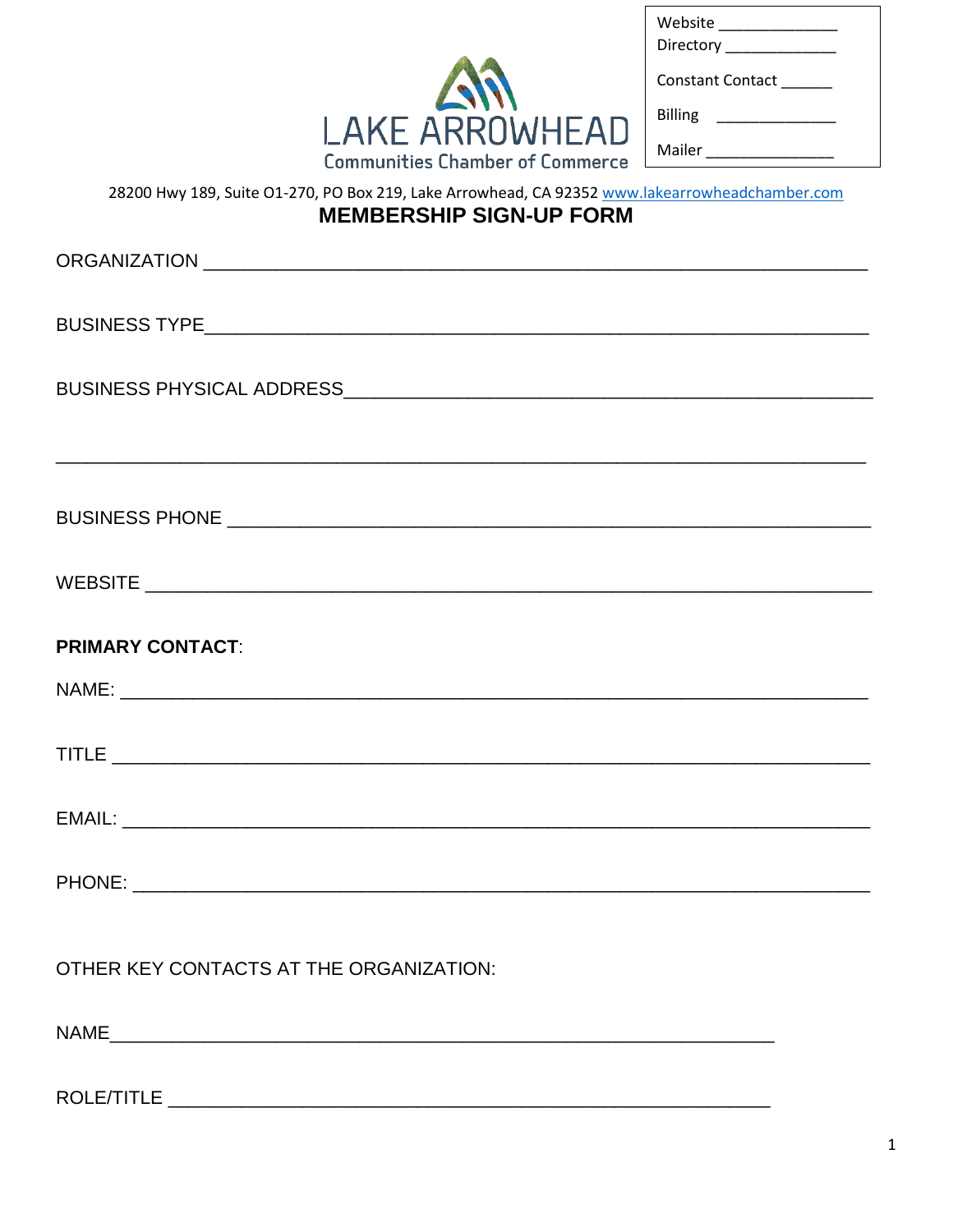| <b>USPS MAILING ADDRESS:</b>                                                                                                                                                              |
|-------------------------------------------------------------------------------------------------------------------------------------------------------------------------------------------|
|                                                                                                                                                                                           |
|                                                                                                                                                                                           |
| <b>MEMBERSHIP TYPE:</b> Leadership Circle * Executive * Signature * Nonprofit * Community<br>$\left(\begin{array}{c} \end{array}\right)$<br>$\left( \begin{array}{c} \end{array} \right)$ |
| PAYMENT TYPE: Cash * Check * Mastercard * Visa / LOCATION: Website * Office                                                                                                               |
| <b>Constant Contact:</b> The Chamber sends matters of community interest and member promotions to<br>its member base and other interested parties using and eblast system.                |
|                                                                                                                                                                                           |
| We want to get to know you, to help promote your business.                                                                                                                                |

2. What are your goals in joining the Chamber? (i.e., Events, Mailers, Mixers)

\_\_\_\_\_\_\_\_\_\_\_\_\_\_\_\_\_\_\_\_\_\_\_\_\_\_\_\_\_\_\_\_\_\_\_\_\_\_\_\_\_\_\_\_\_\_\_\_\_\_\_\_\_\_\_\_\_\_\_\_\_\_\_\_\_\_\_\_\_\_\_\_\_\_